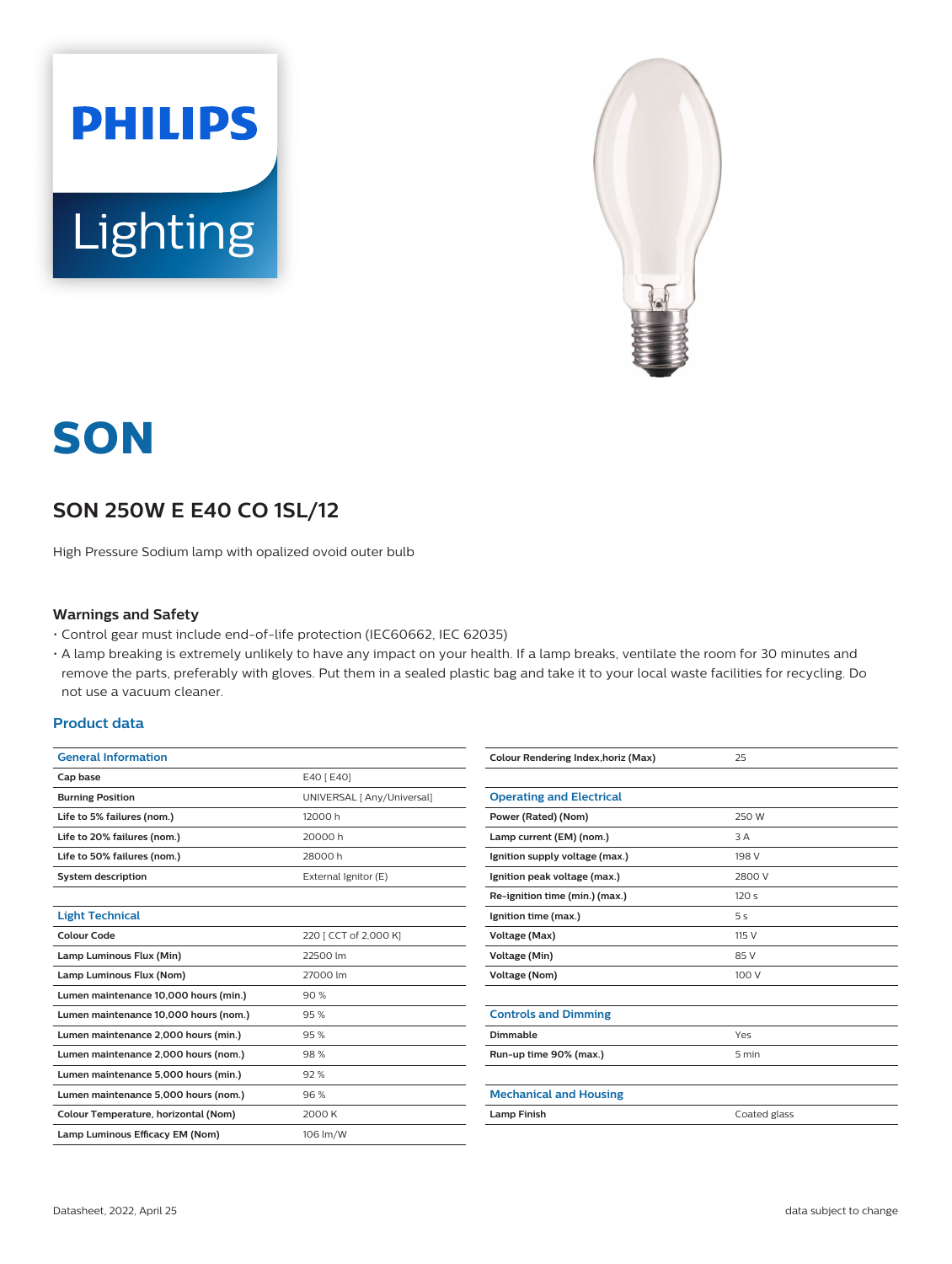| <b>Bulb shape</b>                    | ED90 [ ED 90mm] |  |
|--------------------------------------|-----------------|--|
|                                      |                 |  |
| <b>Approval and Application</b>      |                 |  |
| Mercury (Hg) content (nom.)          | 20.4 mg         |  |
| Energy consumption kWh/1,000 hours   | 275 kWh         |  |
|                                      |                 |  |
| <b>Luminaire Design Requirements</b> |                 |  |
| Bulb temperature (max.)              | 350 $°C$        |  |
| Cap-base temperature (max.)          | 250 °C          |  |
|                                      |                 |  |
| <b>Product Data</b>                  |                 |  |
| Full product code                    | 871150021038815 |  |

| Order product name                | SON 250W E E40 CO 1SL/12 |  |  |
|-----------------------------------|--------------------------|--|--|
| EAN/UPC - product                 | 8711500210388            |  |  |
| Order code                        | 928486900091             |  |  |
| Local order code                  | 9284-869-00091           |  |  |
| SAP numerator - quantity per pack |                          |  |  |
| Numerator - packs per outer box   | 12                       |  |  |
| <b>SAP</b> material               | 928486900091             |  |  |
| SAP net weight (piece)            | $0.063$ kg               |  |  |

# **Dimensional drawing**



| SON 250W E E40 CO 1SL/12 | 91 mm | 226 mm |
|--------------------------|-------|--------|
|                          |       |        |

**Product D (max) C (max)**

#### **Photometric data**



**LDLD\_SON-Light distribution diagram LDPO\_SON-Spectral power distribution Colour**